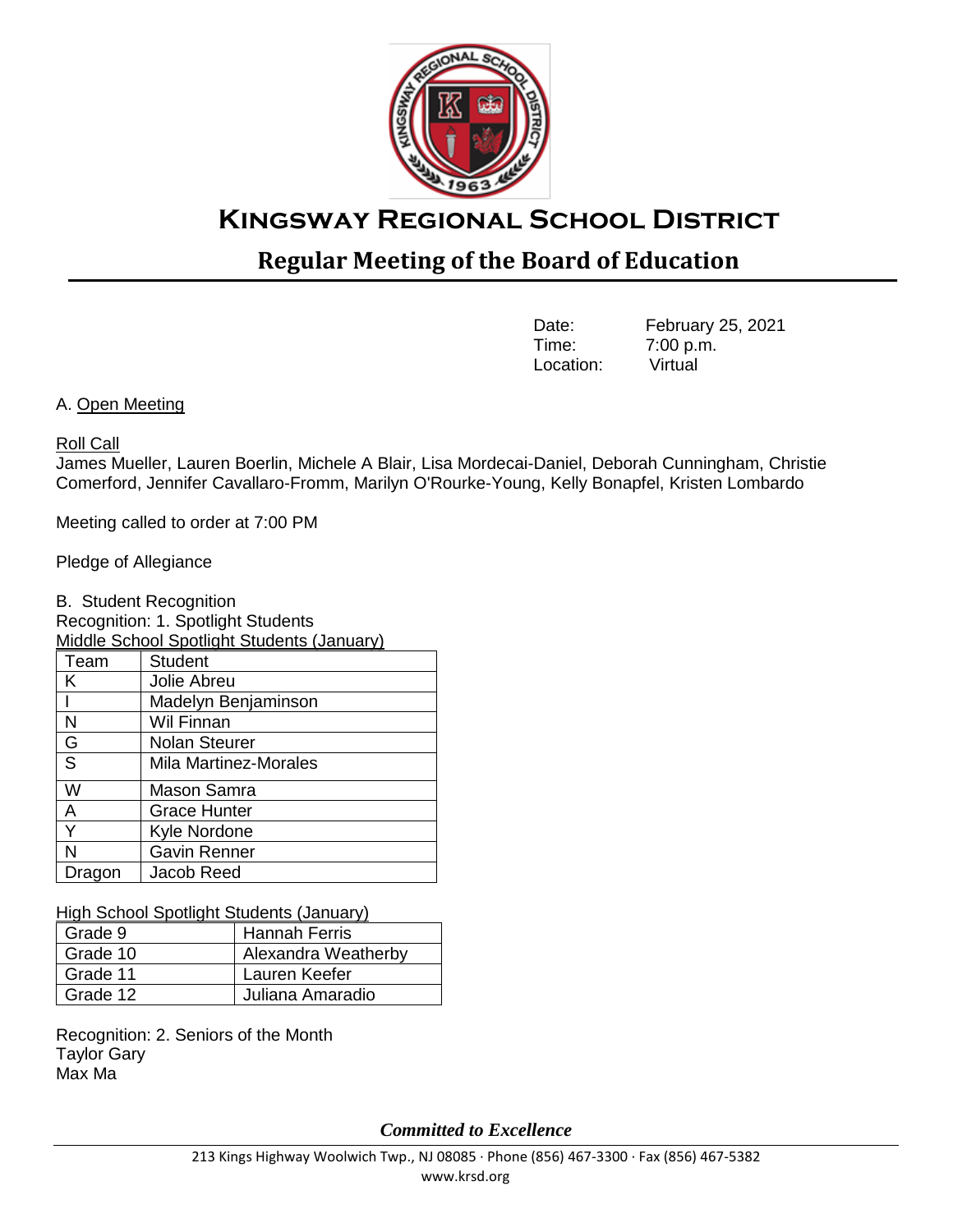C. Staff Recognition

D. Presentations Information: 1. Student Council Presentation - KRMS Information: 2. Board Attorney Presentation

E. Public Participation Procedural: 1. Public Comment Gretchen Gallagher, Question regarding curriculum

F. Approval of Minutes Action: 1. Minutes Motion by Jennifer Cavallaro-Fromm, second by Lisa Mordecai-Daniel.. Resolved, that the Kingsway Regional School District Board of Education approve the minutes of the following meeting(s): January 21, 2021 Work Session Minutes January 28, 2021 Regular Meeting Minutes January 28, 2021 Executive Session Minutes

Final Resolution: Motion Carries

Yes: James Mueller, Lauren Boerlin, Michele A Blair, Lisa Mordecai-Daniel, Deborah Cunningham, Christie Comerford, Jennifer Cavallaro-Fromm, Marilyn O'Rourke-Young, Kelly Bonapfel, Kristen Lombardo

G. Correspondence

H. Approval of Action Items

Approval of Action Items

Action (Consent): 1. Approval of Action Items

Motion by Jennifer Cavallaro-Fromm, second by Michele A Blair.

BE IT RESOLVED, that the Kingsway Regional School District Board of Education approve I1-5, J1-9, K1, and L2-7 as follows:

I. Personnel

Action (Consent): 1. Appointments and Reappointments

BE IT RESOLVED, that the Kingsway Regional School District Board of Education approve the Schedule"B" appointments, event staff workers and unpaid volunteers, as recommended by the Superintendent of Schools:

| Name                 | Position  | Department         | Compensation                 | Reason       | Effective    |
|----------------------|-----------|--------------------|------------------------------|--------------|--------------|
|                      |           | (Location)         |                              |              | date         |
| <b>Marrtin Quick</b> | Long Term | <b>High School</b> | $$135/day$ - paid through    | Covering for | 02/25/2021 - |
|                      | Sub       |                    | <b>Kelly Services</b>        | Olga Perez-  | 03/23/2021   |
|                      | (Spanish) |                    |                              | Wilchacky    |              |
| Shushana Rucker      | Long Term | Middle             | \$120/day (1-60 days);       | Covering for | 03/08/2021 - |
|                      | Sub (Art) | School             | $$258/day (61+ days)$ - paid | <b>Nick</b>  | 06/30/2021   |
|                      |           |                    | through Kelly Services       | Magnotta     |              |

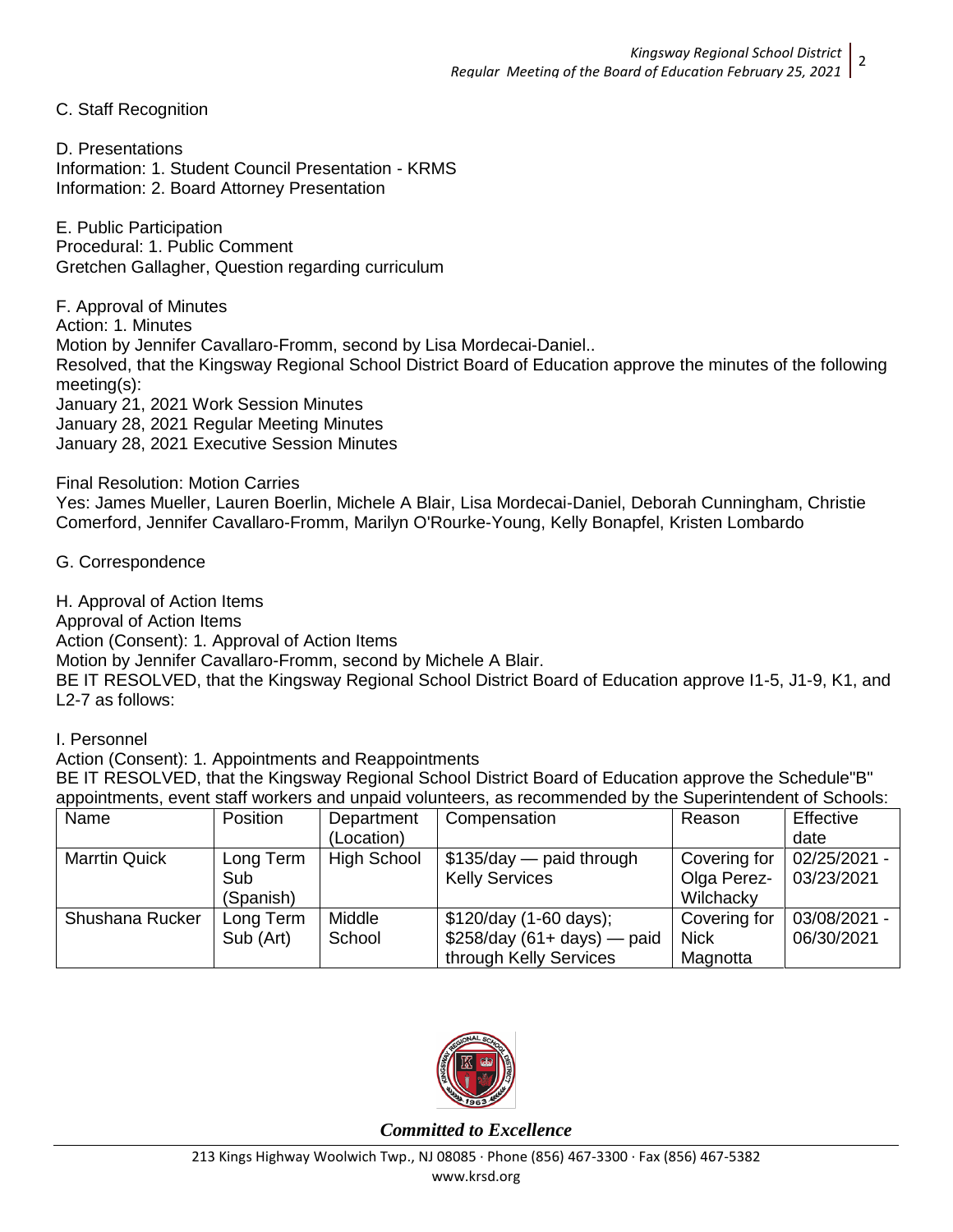Action (Consent): 2. Resignations, Retirements and Terminations

BE IT RESOLVED, that the Kingsway Regional School District Board of Education approve the resignation, retirements and terminations, as recommended by the Superintendent of Schools:

| Name                        | Position             | Location        | ≺eason     | <b>Effective</b><br>Date | Years<br>Service<br>Οt |
|-----------------------------|----------------------|-----------------|------------|--------------------------|------------------------|
| Patricia<br><b>Bradbury</b> | <b>Bus</b><br>⊃rı∨er | - -<br>District | ⊀etırement | /26/2021<br>∠ں∠          | Years                  |

Action (Consent): 3. Employment - Schedule "B", Staff Workers, Unpaid Volunteers BE IT RESOLVED, that the Kingsway Regional School District Board of Education approve the Schedule"B" appointments, event staff workers and unpaid volunteers, as recommended by the Superintendent of Schools:

| Name                        | Position                                       | Location           | Compensation | Reason        | Effective<br>Date |
|-----------------------------|------------------------------------------------|--------------------|--------------|---------------|-------------------|
| Dave Reiners                | <b>Game Club Advisor</b>                       | Middle<br>School   | \$971.00     | Appointment   | 2/25/2021         |
| <b>John</b><br>Worthington  | Debate Club Advisor                            | Middle<br>School   | \$971.00     | Appointment   | 2/25/2021         |
| Victoria Battelini          | <b>Circle of Friends Advisor</b>               | Middle<br>School   | \$971.00     | Reappointment | 2/25/2021         |
| John Green                  | <b>Assistant Baseball Coach</b>                | <b>High School</b> | \$4287       | Reappointment | 3/26/2021         |
| David Stanton               | <b>Assistant Baseball Coach</b>                | <b>High School</b> | \$4287       | Reappointment | 3/26/2021         |
| Dennis<br><b>Burlingame</b> | <b>Assistant Baseball Coach</b>                | <b>High School</b> | \$4287       | Reappointment | 3/26/2021         |
| <b>William Alvaro</b>       | <b>Head Baseball Coach</b>                     | <b>High School</b> | \$6595       | Reappointment | 3/26/2021         |
| <b>Michael Coller</b>       | Head Golf Coach - Boys                         | <b>High School</b> | \$6019       | Reappointment | 04/01/2021        |
| Jason Finlaw                | Head Golf Coach - Girls                        | <b>High School</b> | \$6019       | Reappointment | 04/01/2021        |
| Joseph Bittmann             | <b>Assistant Lacrosse</b><br>Coach - Boys      | <b>High School</b> | \$3899       | Reappointment | 04/01/2021        |
| <b>Kevin Miller</b>         | Head Lacrosse Coach -<br><b>Boys</b>           | <b>High School</b> | \$6019       | Appointment   | 04/01/2021        |
| Amanda Silvesti             | <b>Assistant Lacrosse</b><br>Coach - Girls     | <b>High School</b> | \$3899       | Reappointment | 04/01/2021        |
| <b>Brianna</b><br>Cormaney  | <b>Assistant Lacrosse</b><br>Coach - Girls     | <b>High School</b> | \$3899       | Reappointment | 04/01/2021        |
| Jennie Hara                 | Head Lacrosse Coach -<br>Girls                 | <b>High School</b> | \$6019       | Reappointment | 04/01/2021        |
| <b>Tracy Fagan</b>          | <b>Assistant Softball Coach</b>                | <b>High School</b> | \$4287       | Reappointment | 04/01/2021        |
| <b>Erin Bernat</b>          | <b>Assistant Softball Coach</b>                | <b>High School</b> | \$4287       | Reappointment | 04/01/2021        |
| Alexandra<br>Walek          | <b>Assistant Softball Coach</b>                | <b>High School</b> | \$4287       | Reappointment | 04/01/2021        |
| <b>Jill Ward</b>            | <b>Head Softball Coach</b>                     | <b>High School</b> | \$6595       | Reappointment | 04/01/2021        |
| <b>Tom Keating</b>          | <b>Assistant Tennis Coach -</b><br><b>Boys</b> | <b>High School</b> | \$3899       | Reappointment | 04/01/2021        |
| David Laverty               | Head Tennis Coach -<br><b>Boys</b>             | <b>High School</b> | \$6019       | Reappointment | 04/01/2021        |
| Daniel Murray               | <b>Assistant Track Coach -</b><br><b>Boys</b>  | <b>High School</b> | \$4287       | Reappointment | 04/01/2021        |

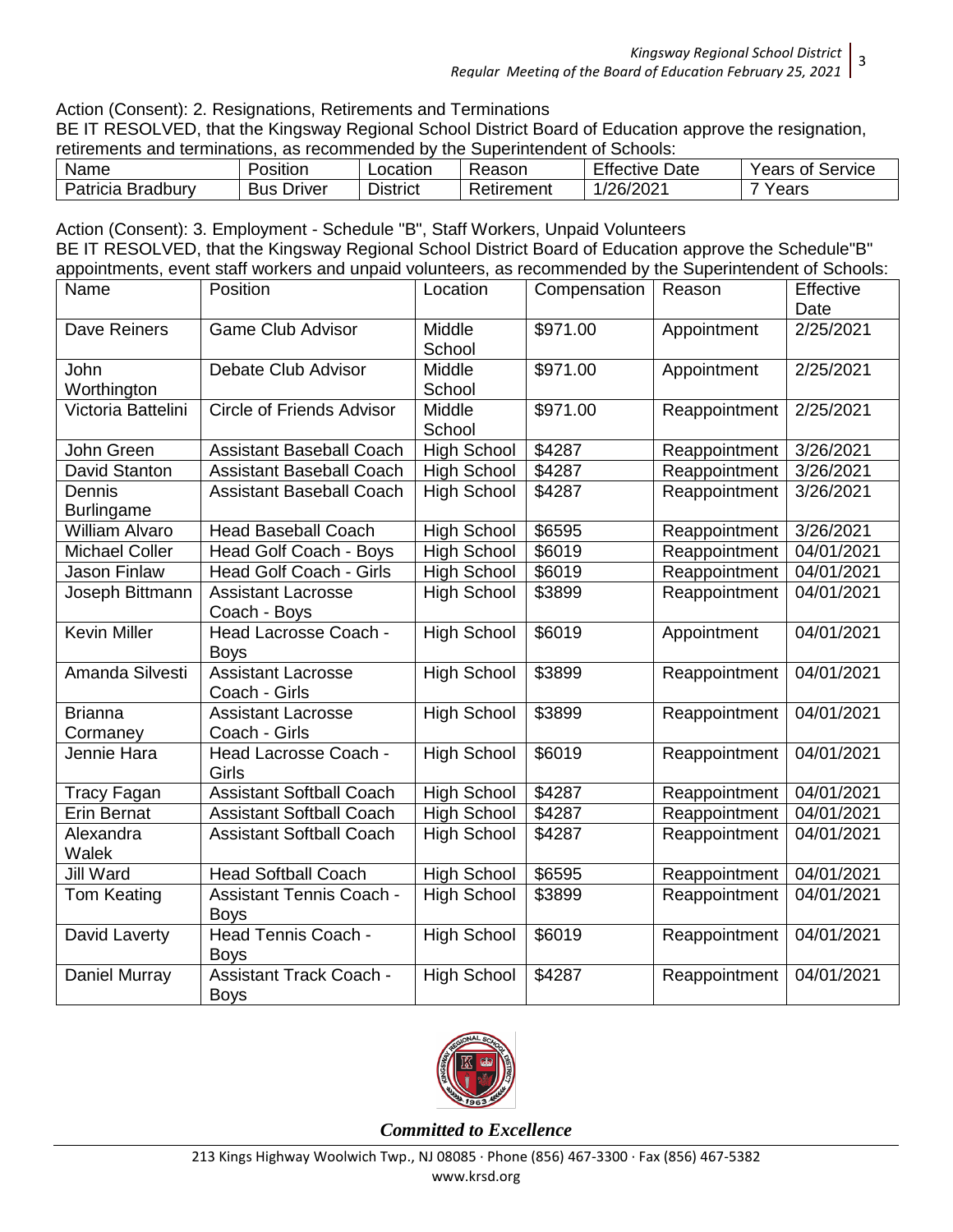*Kingsway Regional School District* 4

*Regular Meeting of the Board of Education February 25, 2021*

| Name                   | Position                                    | Location           | Compensation   | Reason        | Effective               |
|------------------------|---------------------------------------------|--------------------|----------------|---------------|-------------------------|
|                        |                                             |                    |                |               | Date                    |
| <b>Melvin Carter</b>   | Head Track Coach - Boys                     | <b>High School</b> | \$6595         | Reappointment | 04/01/2021              |
| Alexandra<br>Taylor    | <b>Assistant Track Coach -</b><br>Girls     | <b>High School</b> | \$4287         | Reappointment | 04/01/2021              |
| <b>Antwine Perez</b>   | <b>Assistant Track Coach -</b><br>Girls     | <b>High School</b> | \$4287         | Reappointment | 04/01/2021              |
| <b>Caitlin Hess</b>    | <b>Head Track Coach - Girls</b>             | <b>High School</b> | \$6595         | Reappointment | 04/01/2021              |
| Ryan Novzen            | <b>Assistant Volleyball</b><br>Coach - Boys | <b>High School</b> | \$3899         | Reappointment | 04/01/2021              |
| <b>Farid Syed</b>      | <b>Assistant Volleyball</b><br>Coach-Boys   | <b>High School</b> | \$3899         | Reappointment | 04/01/2021              |
| <b>Brent Dodulik</b>   | Head Volleybal Coach I-<br><b>Boys</b>      | <b>High School</b> | \$6019         | Reappointment | 04/01/2021              |
| Mark Hendricks         | Weight Room Monitor                         | <b>High School</b> | \$3402         | Reappointment | 03/01/2021              |
| <b>Bradley Bailey</b>  | <b>Chess Club Advisor</b>                   | <b>High School</b> | \$971          | Appointment   | 02/25/2021              |
| Michelle               | <b>Athletic Aide</b>                        | <b>High School</b> | \$2878         | Appointment   | 04/01/2021              |
| Carrocino              |                                             |                    |                |               |                         |
| Marc Schaffer          | <b>Assistant Lacrosse</b><br>Coach - Boys   | High<br>School     | \$3899         | Appointment   | 04/01/2021              |
| <b>Christie Butler</b> | Professional                                | High               | \$37/hr        | Appointment   | $05/20/21 -$            |
|                        | Development                                 | School             |                |               | 06/08/21                |
| Donna                  | Professional                                | High               | \$37/hr        | Appointment   | $05/20/21 -$            |
| Carpenter              | Development                                 | School             |                |               | 06/08/21                |
| <b>Mike Coller</b>     | Professional                                | High               | \$37/hr        | Appointment   | 05/20/21-               |
|                        | Development                                 | School             |                |               | 06/08/21                |
| <b>Nicole Miller</b>   | Professional                                | High               | \$37/hr        | Appointment   | 05/20/21-               |
|                        | Development                                 | School             |                |               | 06/08/21                |
| Ed Moody               | Professional                                | High               | \$37/hr        | Appointment   | 05/20/21-               |
|                        | Development                                 | School             |                |               | 06/08/21                |
| Samantha               | Professional                                | High               | \$37/hr        | Appointment   | 05/20/21-               |
| Simpson                | Development                                 | School             |                |               | 06/08/21                |
| <b>Kristian Ward</b>   | Professional                                | High               | \$37/hr        | Appointment   | 05/20/21-               |
|                        | Development                                 | School             |                |               | 06/08/21                |
| <b>Emily Wescott</b>   | Professional                                | High               | \$37/hr        | Appointment   | 05/20/21-               |
|                        | Development                                 | School             |                |               | 06/08/21                |
| <b>Kathleen Miles</b>  | AAP Tutor (Title 1)                         | <b>High School</b> | \$37/hr (Title | Appointment   | $02/22/21-$             |
|                        |                                             |                    | 1)             |               | 06/30-21                |
| Nicholas Fiocco        | Photography Club                            | High<br>School     | \$971          | Appointment   | current -<br>06/30/0021 |

Action (Consent): 4. Leaves of Absence

Resolved that the Kingsway Regional School District Board of Education approve the leaves of absence(s), as recommended by the Superintendent of Schools:

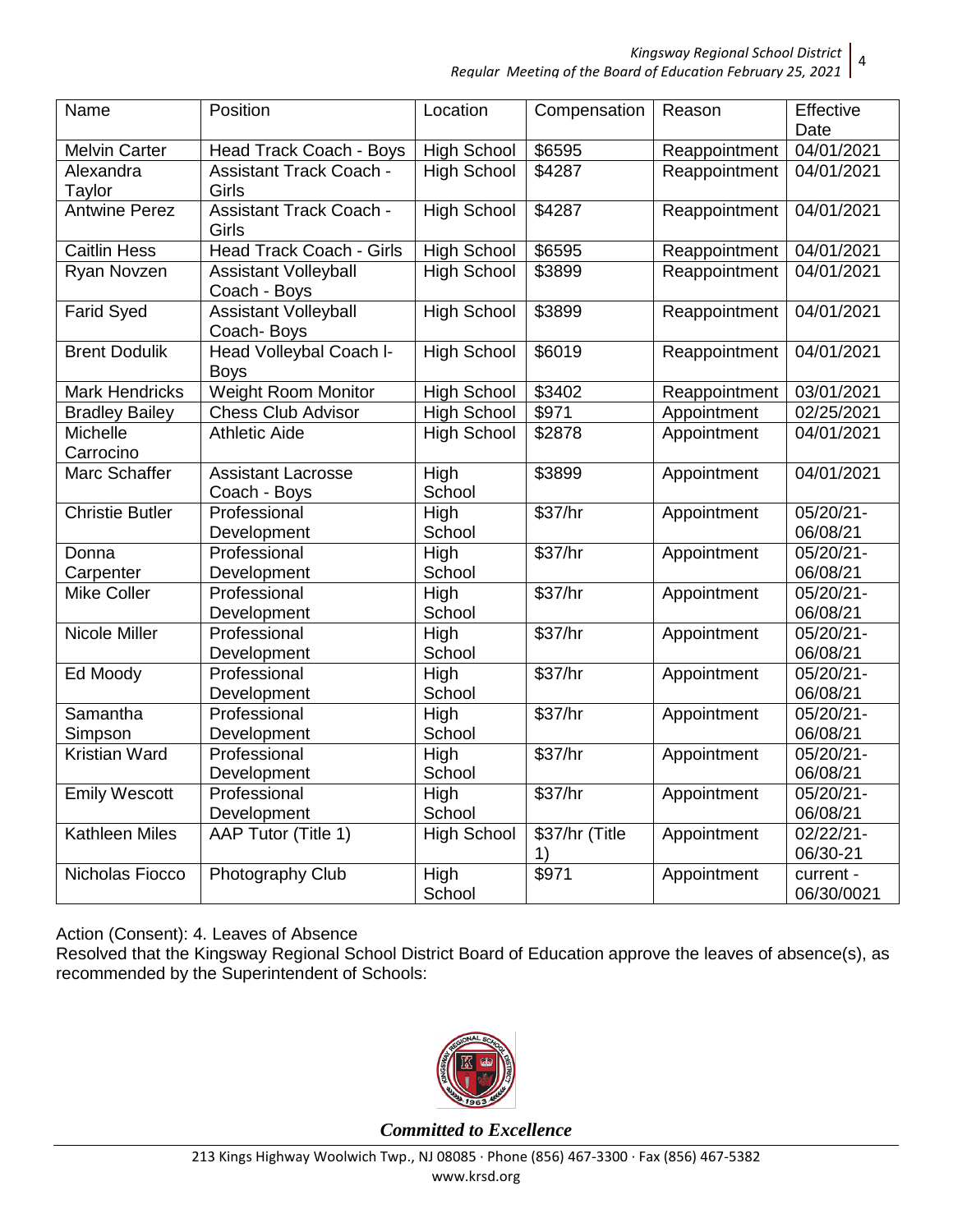*Kingsway Regional School District*

*Regular Meeting of the Board of Education February 25, 2021* 5

| Name             | Position  | Location | Reason                                       | <b>Effective Date</b> |
|------------------|-----------|----------|----------------------------------------------|-----------------------|
| Olga             | Spanish   | High     | Leave of Absence (utilizing 21 sick days and | 02/24/2021-           |
| Perez- Wilchacky | Teacher   | School   | 2 personal days concurrent with FMLA)        | 04/07/2021            |
| Nick Magnotta    | Art       | Middle   | Leave of Absence (utilizing sick and         | 02/04/2021-           |
|                  | Teacher   | School   | personal days concurrent with FMLA)          | 08/01/2021            |
| Anthony Cataldi  | Custodian | High     | Leave of Absence (utilizing 12 sick days     | 02/22/2021-           |
|                  |           | School   | concurrent with FMLA)                        | 03/09/2021            |
| Michael Mulligan | English   | High     | Leave of Absence (utilizing 20 sick days)    | 03/05/2021-           |
|                  | Teacher   | School   |                                              | 05/03/2021            |

## Action (Consent): 5. Amendment to Minimum Wage

BE IT RESOLVED, that the Kingsway Regional School District Board of Education approve an increase to the minimum hourly wage from \$11.00 per hour to \$12.00 per hour in compliance with the New Jersey Division of Wage and Hour. The increase to minimum wage is effective 01/21/21-06/31/21.

Affected employees include:

- Substitute Bus Aides
- Substitute Cafeteria Workers
- Student Workers

Approval of Action Items

Action (Consent): 2. Approval of Action Items Motion by Deborah Cunningham, second by Michele A Blair. BE IT RESOLVED, that the Kingsway Regional School District Board of Education approve L6-7 as follows:

Action (Consent): 6. Resolution Directing Employee Physical Examination

WHEREAS, issues have arisen concerning the physical condition of Employee ID No. 4327 ("the Employee"), based upon direct communications from the employee and communications from a medical professional on the Employee's behalf; and

WHEREAS, the Employee is a Teacher; and

WHEREAS, the District Administration requires additional medical information in order to evaluate fully certain requests for specific accommodations made by the Employee; and

NOW, THEREFORE, BE IT RESOLVED, for the reasons stated above, pursuant to N.J.S.A. 18A:16-2 and N.J.A.C. 6A:32-6.3, the Board hereby directs that Employee ID No. 4327 undergo a physical examination to determine fitness for duty; and it is further

RESOLVED, that the physical examination shall be by a physician selected by District Administration and that the Board of Education will bear the cost of the examination; and it is further

RESOLVED, that the District Administration shall give the Employee written notice of the required examination, together with the reasons for the required examination, as set forth in this Resolution, and shall advise the Employee that the Board will provide a hearing in advance of the examination, if requested.

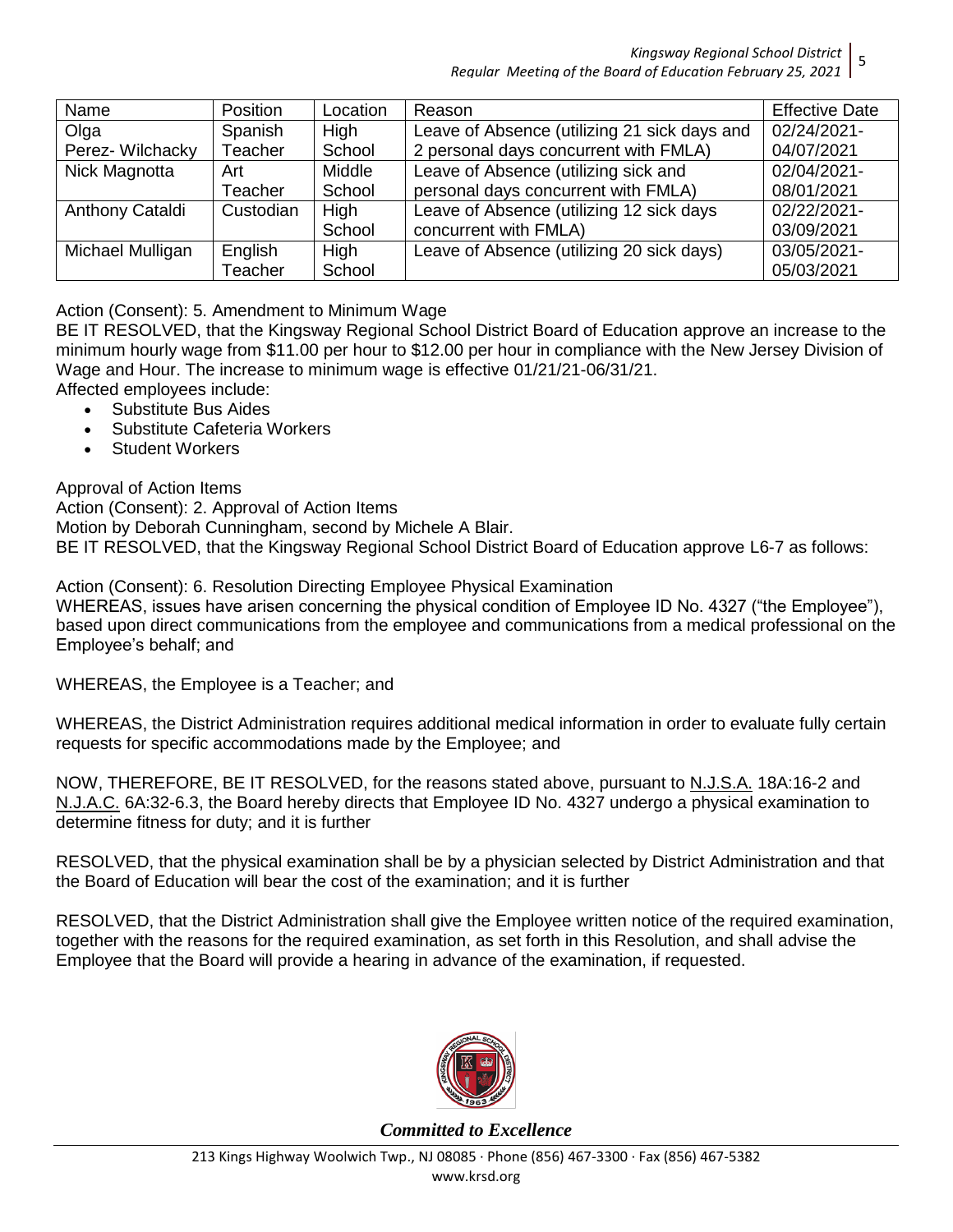## Action (Consent): 7. Adoption of Superintendent contract for the period 7/1/21 – 6/30/26

BE IT RESOLVED that Employment Contract between James J. Lavender, Superintendent of Schools and the Kingsway Regional Board of Education having been reviewed and approved by the Interim Executive Regional Superintendent in accordance with N.J.S.A. 18A:7-8 (j) and NJAC 6A:23A-3-1(a), be approved, for the period of July 1, 2021 through June 30, 2026, and that the Board President and School Business Administrator/Board Secretary be authorized to execute a copy of the Agreement, and that a copy of such Agreement be part of the minutes on file in the Board Secretary's Office.

#### Final Resolution: Motion Carries

Yes: James Mueller, Lauren Boerlin, Michele A Blair, Lisa Mordecai-Daniel, Deborah Cunningham, Christie Comerford, Jennifer Cavallaro-Fromm, Kelly Bonapfel, Kristen Lombardo Marilyn O'Rourke-Young abstention on I-7

#### J. Finance

Action (Consent): 1. Budget Line Item Transfers

Resolved that the Kingsway Regional School District Board of Education ratify the line item transfers listed below for the 2020-2021 fiscal year as recommended by the Superintendent of Schools:

| To Account                                           | From Account              | Amount I | Justification                       |
|------------------------------------------------------|---------------------------|----------|-------------------------------------|
| 11-000-252-600-60-051                                | 11-150-100-320-20-043-050 | \$800    | Purchase technology/monitors        |
| 11-000-219-320-20-044                                | 11-000-219-580-20-044     | \$3000   | <b>Educational Evaluations</b>      |
| 11-190-100-640-10-027-050 111-000-221-320-10-045-060 |                           | \$10344  | MS Italian Program, Online resource |
| 11-190-100-640-10-027-050 11-000-221-320-20-045-050  |                           | \$4723   | for MS French and Spanish Teachers  |
| 11-000-223-320-10-027-050 11-000-221-320-20-045-050  |                           | \$777    |                                     |

#### Action (Consent): 2. Payment of Claims

Resolved that the Kingsway Regional School District Board of Education certified the list of claims as set forth on the bill list dated 12/31/2020 for goods received and services rendered by approved for payment in the amount of \$101,370.60.

Resolved that the Kingsway Regional School District Board of Education certified list of claims as set forth on the bill list dated 1/14/2021 for goods received and services rendered by approved for payment in the amount of \$55,522.63.

Resolved that the Kingsway Regional School District Board of Education certified list of claims as set forth on the bill list dated 2/25/2021 for goods received and services rendered by approved for payment in the amount of \$1,638,107.02.

## Action (Consent): 3. Board Secretary's Certification

Pursuant to N.J.A.C. 6:23-22.12(c)3, the Board Secretary hereby certifies that as of January 31, 2021 the total of encumbrances and expenditures for each line item account do not exceed the line item appropriation established by the Board of Education.

Action (Consent): 4. Receipt and Acceptance of Board Secretary's Monthly Report Resolved that the Kingsway Regional School District Board of Education accept as filed the Business Administrator/Board Secretary's financial report as of December 31, 2020, and;

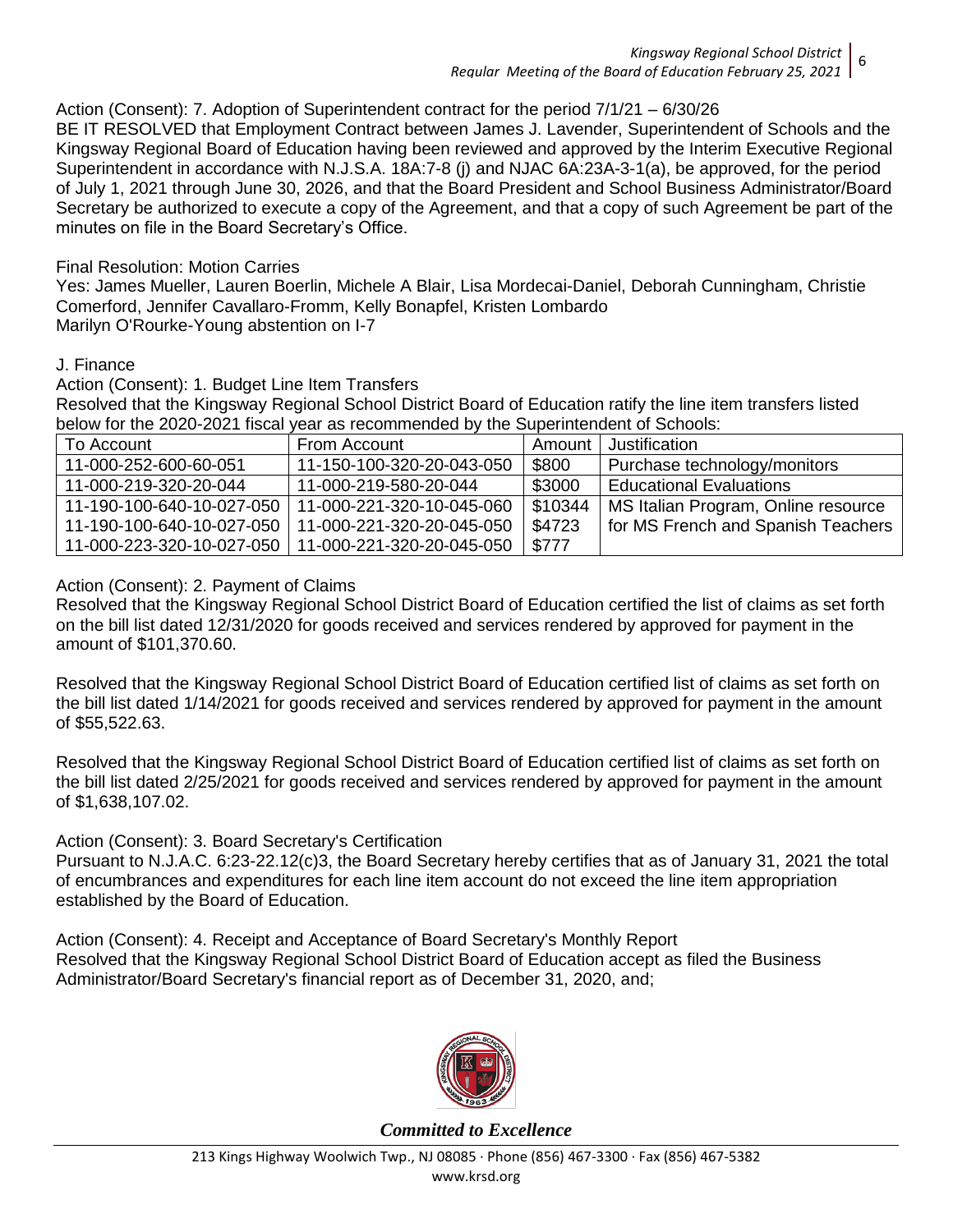Be it further resolved that pursuant to N.J.A.C 6A:23-2.11(c)4 no major account or fund has been over expended as of December 31, 2020 based upon the Board Secretary's certification and that sufficient funds are available to meet the district's financial obligations for the remainder of the fiscal year.

Action (Consent): 5. Receipt and Acceptance of Student Activity and Athletic Account Financial Reports Resolved that the Kingsway Regional School District Board of Education accept as filed the Kingsway Regional Middle School Student Activities financial report for the period ending January 31, 2021.

Resolved that the Kingsway Regional School District Board of Education accept as filed the Kingsway Regional High School Student Activities financial report for the period ending January 31, 2021.

Resolved that the Kingsway Regional School District Board of Education accept as filed the Kingsway Regional School District Athletic Account financial report for the period ending January 31, 2021.

Action (Consent): 6. Use of Facility

BE IT RESOLVED, that the Kingsway Regional School District Board of Education waive the insurance requirement for the Senior Parent activities in the parking lots on the 21st of each month.

#### Action (Consent): 7. 2019-2020 CAFR

BE IT RESOLVED, that the Kingsway Regional School District Board of Education accept the Comprehensive Annual Financial Report ("CAFR") for the fiscal year ended June 30, 2020 and related documents for submission to the Executive County Superintendent of Schools.

Action (Consent): 8. Synopsis and Summary of Annual Audit Synopsis and Summary of Annual Audit and Recommendations and Corrective Action Plan WHEREAS, N.J.S.A. 18A-23.4 states that the Secretary of the Board of Education shall prepare a synopsis or summary of the annual audit and recommendations;

WHEREAS, the accounting firm of Holt, McNally & Associates audited the basic financial statements of the Kingsway Regional School District for the fiscal year ended June 30, 2020 in accordance with the Generally Accepted Audit Standards issued by the Comptroller General of the United States;

WHEREAS, the accounting firm of Holt, McNally & Associates did not have any findings or recommendations for the fiscal year ended June 30, 2020;

NOW THEREFORE BE IT RESOLVED, that the Kingsway Regional School District Board of Education accept and approve the Audit Synopsis, summary of audit recommendations and corrective action plan for the fiscal year ended June 30, 2020.

Action (Consent): 9. Reading Instructor Agreement

BE IT RESOLVED, that the Kingsway Regional Board of Education approve an agreement with Caroline Capasso, Reading Instructor to provide Orton Gillingham reading instruction at a cost of \$75.00 per hour beginning February 1, 2021 through June 30, 2021.

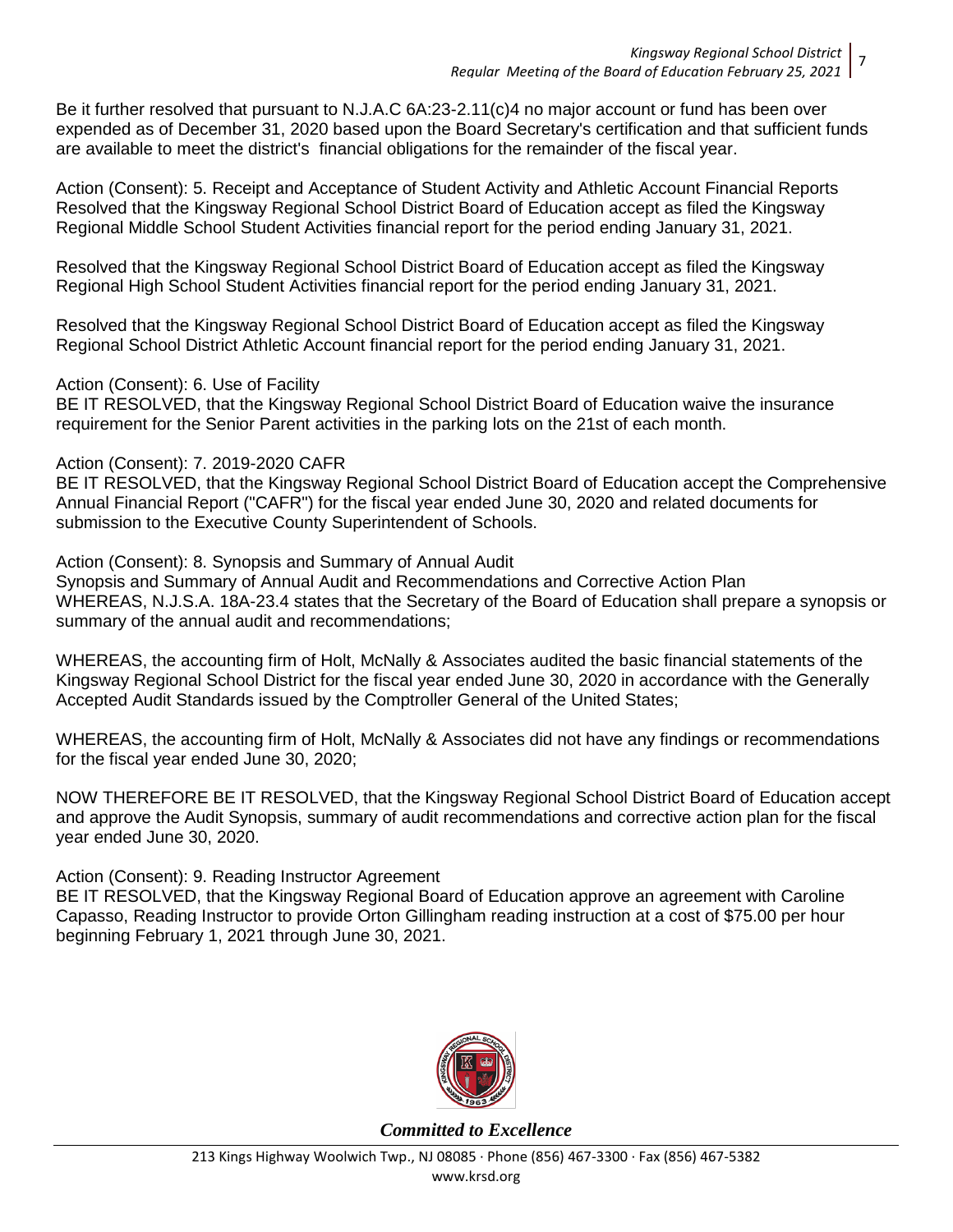K. Curriculum & Instruction

Action (Consent): 1. Professional Development - Staff Attendance at Trainings, Seminars, Conventions, and **Conferences** 

Resolved that the Kingsway Regional School District Board of Education approve the staff attendance at trainings, seminars, conventions, and conferences be approved, as recommended by the Superintendent of Schools:

|                                                                                                                                                                                                                                                             | <b>Cost to District</b> |
|-------------------------------------------------------------------------------------------------------------------------------------------------------------------------------------------------------------------------------------------------------------|-------------------------|
| Strengthening<br>$3/10/2021 -$<br>Kathryn Fransko,<br>\$5,450<br>Live<br>Co-Teaching<br>Your Co-<br>Strategies and<br>online<br>3/11/2021<br>Laura Campbell,<br>(\$545 per<br>partner development<br>Teaching<br>institute<br>Amanda Hannigan,<br>attendee) |                         |
| Tina Bullock,<br>(Title II)<br>Program:<br><b>Practical Co-</b><br>Whitney Widger,                                                                                                                                                                          |                         |
| Tiffany Scurry,<br>Teaching                                                                                                                                                                                                                                 |                         |
| Regina Foody,<br>Strategies to<br><b>Increase All</b>                                                                                                                                                                                                       |                         |
| Heather Haines,<br>Student'<br>Ryann Braverman,                                                                                                                                                                                                             |                         |
| Achievement<br>Melanie Springer                                                                                                                                                                                                                             |                         |
| \$242<br>Google Suite &<br>Virtual<br>2/25/2021 &<br><b>Michael Shuster</b><br>Earn CEUs<br>Code Compliance<br>4/10/2021                                                                                                                                    |                         |
| 3/3/2021<br><b>Andrew Kidder</b><br><b>CEFM</b><br>\$760<br>Environmental<br><b>Rutgers</b>                                                                                                                                                                 |                         |
| 3/8/2021<br>Online<br>Code Compliance<br>3/10/2021<br>and                                                                                                                                                                                                   |                         |
| Sustainability<br>3/15/2021                                                                                                                                                                                                                                 |                         |
| 3/17/2021                                                                                                                                                                                                                                                   |                         |
| 3/22/2021                                                                                                                                                                                                                                                   |                         |
| 3/24/2021                                                                                                                                                                                                                                                   |                         |
| 3/29/2021<br><b>CEFM</b><br>\$205<br>5/10/2021<br>Andrew Kidder<br><b>Rutgers</b><br>Energy                                                                                                                                                                 |                         |
| 5/12/2021<br>Online<br>Management                                                                                                                                                                                                                           |                         |
| Preventive<br><b>Andrew Kidder</b><br><b>CEFM</b><br>\$483<br><b>Rutgers</b><br>3/4/2021                                                                                                                                                                    |                         |
| 3/9/2021<br>Maintenance<br>Online                                                                                                                                                                                                                           |                         |
| 3/11/2021<br>3/16/2021                                                                                                                                                                                                                                      |                         |
| 3/23/2021                                                                                                                                                                                                                                                   |                         |
| Financial<br><b>CEFM</b><br>4/9/2021<br>Andrew Kidder<br>\$483<br>Rutgers                                                                                                                                                                                   |                         |
| Online<br>4/12/2021<br>Management and                                                                                                                                                                                                                       |                         |
| Purchasing<br>4/13/2021                                                                                                                                                                                                                                     |                         |
| 4/16/2021<br>4/19/2021                                                                                                                                                                                                                                      |                         |

L. General Administration

Discussion: 1. Discussion Items

Superintendent's Goals for 2020-2021

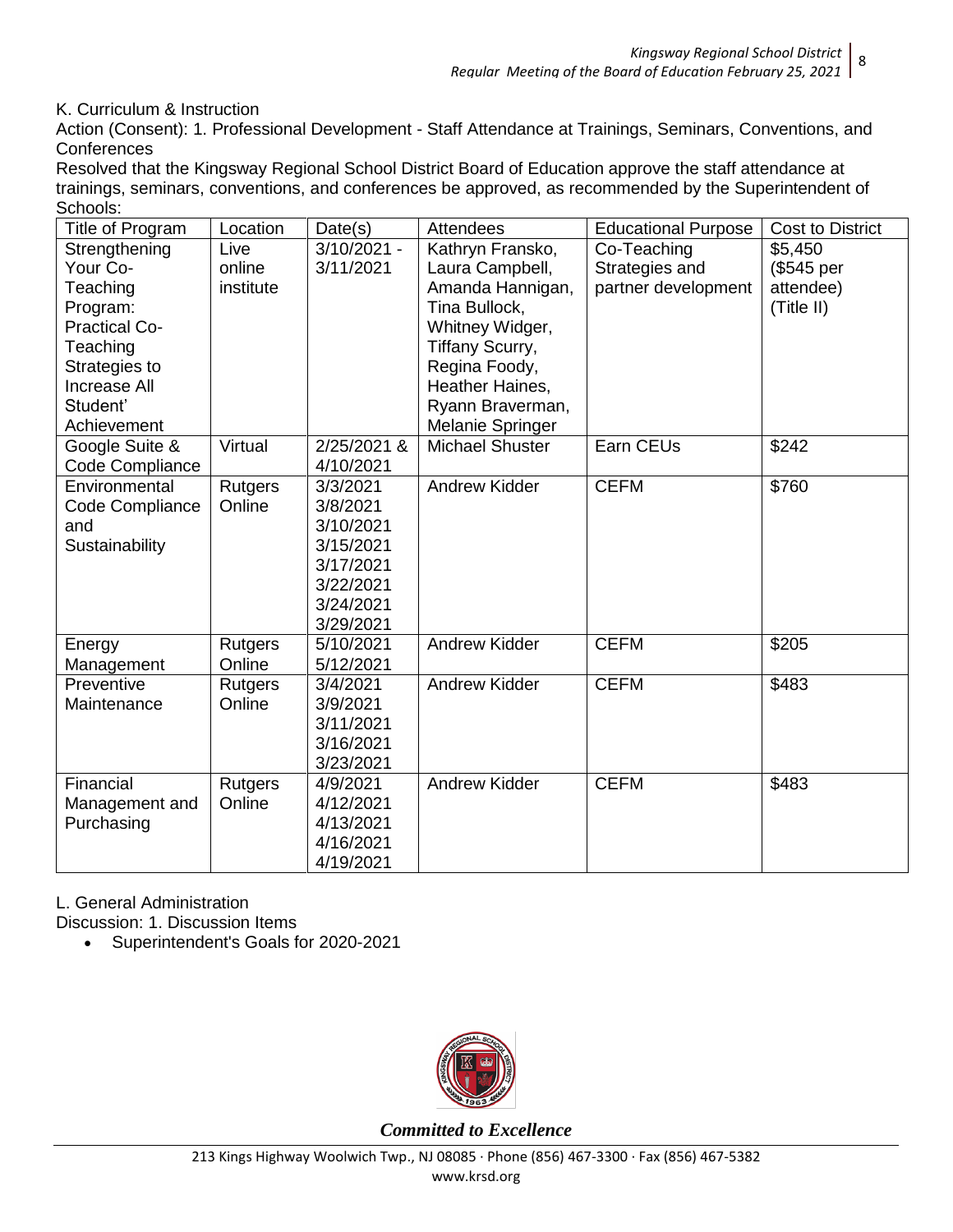## Action (Consent): 2. Enrollment Report

January 2021

| School/Grade       | Cohort A | <b>Cohort B</b> | Cohort<br>AB | Virtual | Total |
|--------------------|----------|-----------------|--------------|---------|-------|
| Middle School      |          |                 |              |         |       |
| 7 <sup>th</sup>    | 163      | 182             | 20           | 123     | 488   |
| 8 <sup>th</sup>    | 173      | 160             | 29           | 175     | 537   |
| <b>Total MS</b>    | 336      | 342             | 49           | 298     | 1025  |
| % of Total         | 33%      | 33%             | 5%           | 29%     |       |
| <b>High School</b> |          |                 |              |         |       |
| 9                  | 154      | 175             | 16           | 130     | 475   |
| 10 <sup>th</sup>   | 136      | 135             | 13           | 166     | 450   |
| 11 <sup>th</sup>   | 137      | 132             | 9            | 160     | 438   |
| 12 <sup>th</sup>   | 120      | 128             | 7            | 171     | 426   |
| <b>Total HS</b>    | 547      | 570             | 45           | 627     | 1789  |
| % of Total         | 31%      | 32%             | 2.5%         | 35%     |       |

## Action (Consent): 3. Emergency Drills

BE IT RESOLVED, that the Kingsway Regional School District Board of Education accept the emergency drills report as follows:

| School / Date | Time            | <b>Drill</b>                 |
|---------------|-----------------|------------------------------|
| MS 01/21/2021 | Start: 10:45 AM | <b>Fire Drill</b>            |
|               | End: 10:53 AM   |                              |
| MS 01/22/2021 | Start: 11:27 AM | Precautionary Lockdown Drill |
|               | End: 11:35 AM   |                              |
| MS 01/25/2021 | Start: 10:45 AM | <b>Fire Drill</b>            |
|               | End: 10:53 AM   |                              |
| MS 01/28/2021 | Start: 11:25 AM | Precautionary Lockdown Drill |
|               | End: 11:35 AM   |                              |
| HS 01/19/2021 | Start: 01:52 PM | Fire Drill - Phase 2         |
|               | End: 01:53 PM   |                              |
| HS 01/22/2021 | Start: 11:20 AM | Fire Drill - Phase 2         |
|               | End: 11:21 AM   |                              |
| HS 01/25/2021 | Start: 12:31 PM | Shelter in Place             |
|               | End: 12:32 PM   |                              |
| HS 01/28/2021 | Start: 01:09 PM | <b>Shelter in Place</b>      |
|               | End: 01:11 PM   |                              |

## Action (Consent): 4. Student Discipline, Violence/Vandalism, HIB

Student Discipline, Violence/Vandalism, HIB

| Infraction/Referrals/Reports | No. of Incidents |      | 2020-2021 Total |      | 2019-2020 Total |      |
|------------------------------|------------------|------|-----------------|------|-----------------|------|
|                              | this Month       |      | To-Date         |      | To-Date         |      |
|                              | (HS)             | (MS) | (HS)            | (MS) | (HS)            | (MS) |
| Detentions-Lunch             |                  |      |                 | 10   | 74              | 56   |

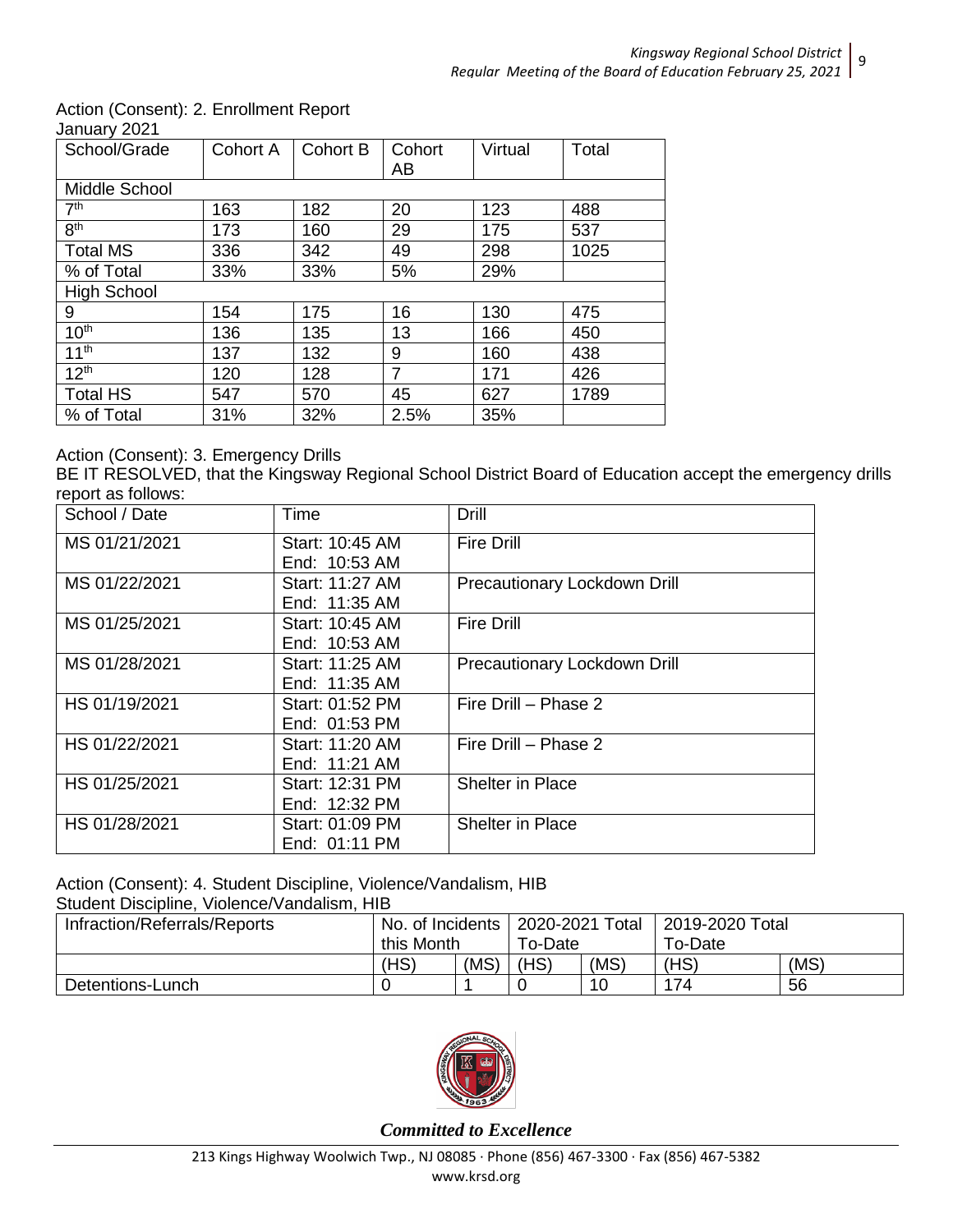*Kingsway Regional School District Regular Meeting of the Board of Education February 25, 2021* 10

| Infraction/Referrals/Reports           | No. of Incidents |          | 2020-2021 Total |    | 2019-2020 Total |              |
|----------------------------------------|------------------|----------|-----------------|----|-----------------|--------------|
|                                        | this Month       |          | To-Date         |    | To-Date         |              |
| Detentions-Before School               |                  |          |                 | 11 | 180             | 178          |
| Detentions-Extended Day                | N/A              | N/A      |                 |    | 61              | 50           |
| Out of School Suspension (OSS)         | 0                |          |                 |    | 99              | 17           |
| Violence, Vandalism, Substance Abuse   | $\Omega$         |          | 0               |    | 47 violence     | 93 violence  |
|                                        |                  |          |                 |    | 8 substance     | 38 substance |
|                                        |                  |          |                 |    | 5 vandalism     | 2 vandalism  |
| Confirmed Harassment, Intimidation, or | 0                | $\Omega$ | 0               |    | 3               |              |
| <b>Bullying</b>                        |                  |          |                 |    |                 |              |
| Dating Violence                        |                  |          |                 |    |                 |              |

Action (Consent): 5. Fundraiser(s)

Resolved that the Kingsway Regional School District Board of Education approve the fundraiser(s), as recommended by the Superintendent of Schools:

| School    | Program/Group                   | Purpose                                                     | Product/Service                                 | Dates                      |
|-----------|---------------------------------|-------------------------------------------------------------|-------------------------------------------------|----------------------------|
| <b>MS</b> | Middle School<br>Administration | To raise funds to donate to<br><b>Ronald McDonald House</b> | Penny Wars<br>completion collection<br>of coins | $3/08/2021 -$<br>3/18/2021 |

Action (Consent): 6. Strategic Plan Adoption, Vision 2022

Approval to extend and re-adopt the District's Strategic Plan, Vision 2022: Promising Excellence through FY2022:

WHEREAS, to ensure continuous improvement of the Kingsway Regional School District, Superintendent Lavender convened a strategic planning process to develop a three-year strategic plan; and,

WHEREAS, the strategic planning process was comprised of school leaders, Board of Education members, faculty, staff, students, parents and representatives from the community and students; and,

WHEREAS, the strategic planning process facilitated a comprehensive community outreach and engagement process that ensured the entire community had the opportunity to provide feedback, particularly those parents and families who have not historically participated in such a process; and,

WHEREAS, the strategic plan was first adopted by the Kingsway Regional School District Board of Education on May 26, 2016; and,

WHEREAS, due to changes in school funding and the impact funding had on pursuit of strategic planning goals and priorities, the strategic plan was extended and re-adopted through FY2021 on September 26, 2019; and,

WHEREAS, in response to the COVID pandemic as well as continual relevancy of the strategic planning goals and strategic priorities, it is recommended that the Plan be again extended and re-adopted by the Board of Education through FY2022; and,

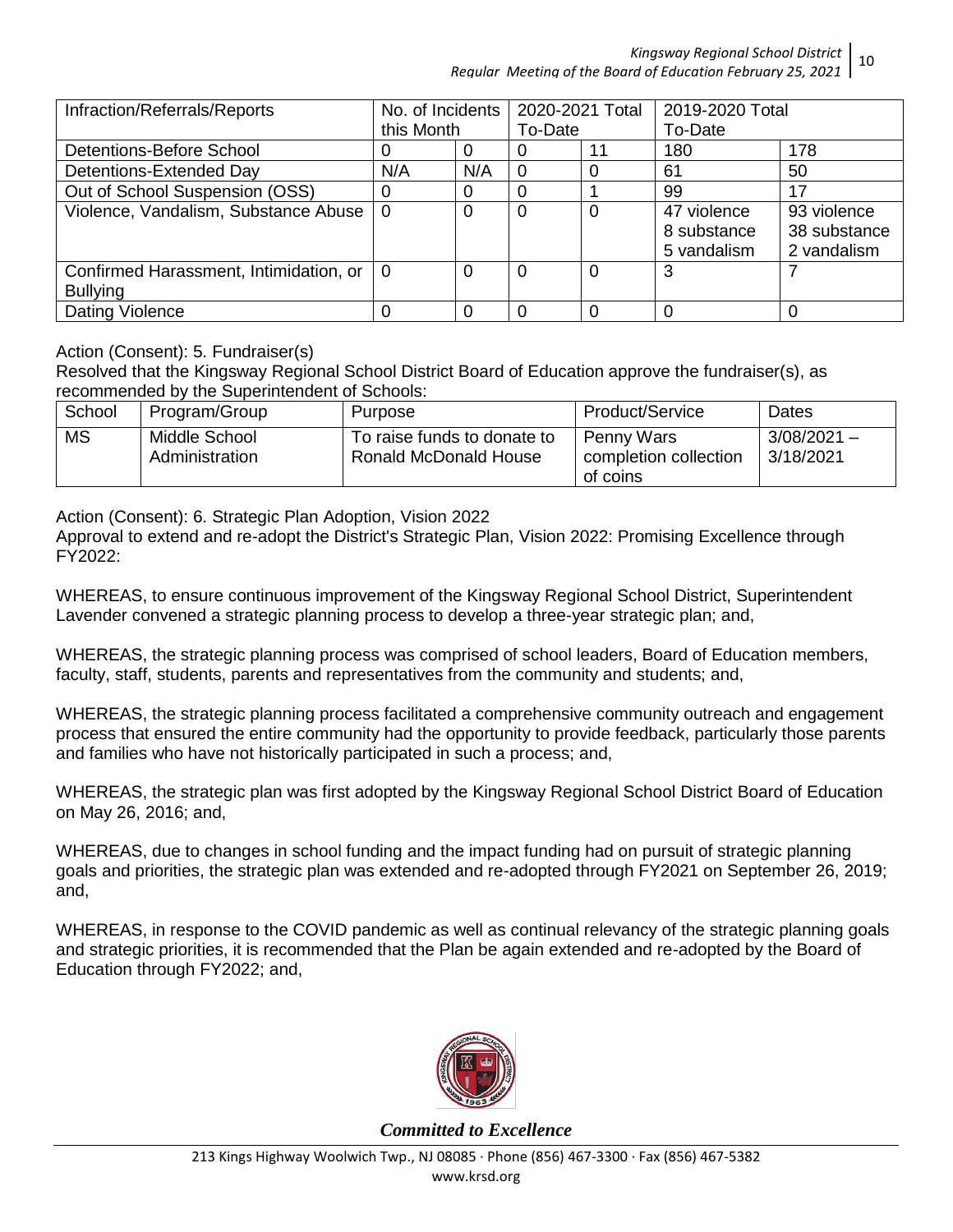WHEREAS, the strategic plan will continue to serve as a roadmap and guidance instrument to make aligned and mission-driven decisions; empower the Board of Education and Superintendent to prioritize needs and allocate resources accordingly; and serve as a mechanism to hold the entire district accountable for specific, measurable goals.

NOW, THEREFORE, BE IT RESOLVED that the Kingsway Regional School District Board of Education, upon the recommendation of the Superintendent of Schools, hereby extends and re-adopts the District's Strategic Plan, Vision 2022: Promising Excellence through the FY2022, effective February 25, 2021.

Action (Consent): 7. 2019-2020 HIB Self-Assessment & HIB Grade Report

BE IT RESOLVED, that the Kingsway Regional School District Board of Education approve the 2019-2020 HIB Self-Assessment & HIB Grade Report, as recommended by the Superintendent of Schools.

Final Resolution: Motion Carries

Yes: James Mueller, Lauren Boerlin, Michele A Blair, Lisa Mordecai-Daniel, Deborah Cunningham, Christie Comerford, Jennifer Cavallaro-Fromm, Marilyn O'Rourke-Young, Kelly Bonapfel, Kristen Lombardo

M. Executive Session Action: 1. Executive Session In Motion by Lisa Mordecai-Daniel, second by Lauren Boerlin. BE IT RESOLVED that the Kingsway Regional School District Board of Education desires to hold a closed Executive Conference Session at 7:48 p.m. prevailing time, for approximately 45 minutes as follows: Item Discussion Item(s)\* 1 Personnel

defined as excluded from requirements of Open Public Meetings Act of 1975, further it is anticipated that such discussions may be disclosed upon resolution

. \*Pursuant to the list of exceptions set forth in the Open Public Meetings Act 10:4-12

Final Resolution: Motion Carries

Yes: James Mueller, Lauren Boerlin, Michele A Blair, Lisa Mordecai-Daniel, Deborah Cunningham, Christie Comerford, Jennifer Cavallaro-Fromm, Marilyn O'Rourke-Young, Kelly Bonapfel, Kristen Lombardo

Action: 2. Executive Session Out

Motion by Michele A Blair, second by Jennifer Cavallaro-Fromm

BE IT RESOLVED, that the Kingsway Regional School District Board of Education adjourn executive session and reconvene the public meeting at 9:18 p.m.

Final Resolution: Motion Carries

Yes: James Mueller, Lauren Boerlin, Michele A Blair, Lisa Mordecai-Daniel, Deborah Cunningham, Christie Comerford, Jennifer Cavallaro-Fromm, Marilyn O'Rourke-Young, Kelly Bonapfel, Kristen Lombardo

N. Old Business

.

O. New Business